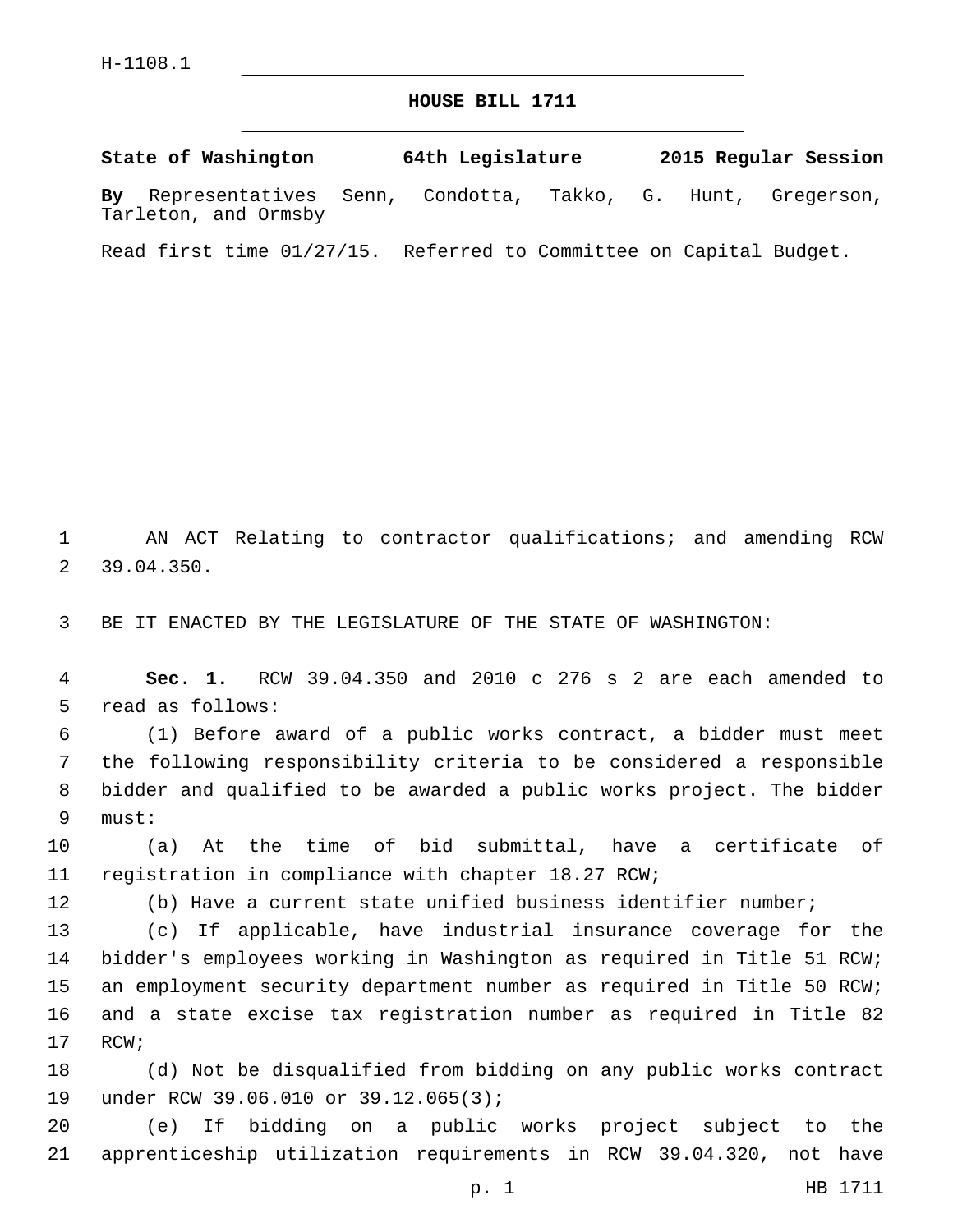been found out of compliance by the Washington state apprenticeship and training council for working apprentices out of ratio, without appropriate supervision, or outside their approved work processes as outlined in their standards of apprenticeship under chapter 49.04 RCW for the one-year period immediately preceding the date of the bid solicitation; and6

 (f) Until December 31, 2013, not have violated RCW 39.04.370 more than one time as determined by the department of labor and 9 industries.

 (2) In addition to the bidder responsibility criteria in subsection (1) of this section, the state or municipality may adopt relevant supplemental criteria for determining bidder responsibility applicable to a particular project which the bidder must meet. Supplemental criteria may include requirements that the bidder is qualified and how much experience with the type of project being bid on.

 (a) Supplemental criteria for determining bidder responsibility, including the basis for evaluation and the deadline for appealing a determination that a bidder is not responsible, must be provided in 20 the invitation to bid or bidding documents.

 (b) In a timely manner before the bid submittal deadline, a potential bidder may request that the state or municipality modify the supplemental criteria. The state or municipality must evaluate the information submitted by the potential bidder and respond before the bid submittal deadline. If the evaluation results in a change of the criteria, the state or municipality must issue an addendum to the 27 bidding documents identifying the new criteria.

 (c) If the bidder fails to supply information requested concerning responsibility within the time and manner specified in the bid documents, the state or municipality may base its determination of responsibility upon any available information related to the supplemental criteria or may find the bidder not responsible.

 (d) If the state or municipality determines a bidder to be not responsible, the state or municipality must provide, in writing, the reasons for the determination. The bidder may appeal the determination within the time period specified in the bidding documents by presenting additional information to the state or municipality. The state or municipality must consider the additional information before issuing its final determination. If the final determination affirms that the bidder is not responsible, the state

p. 2 HB 1711